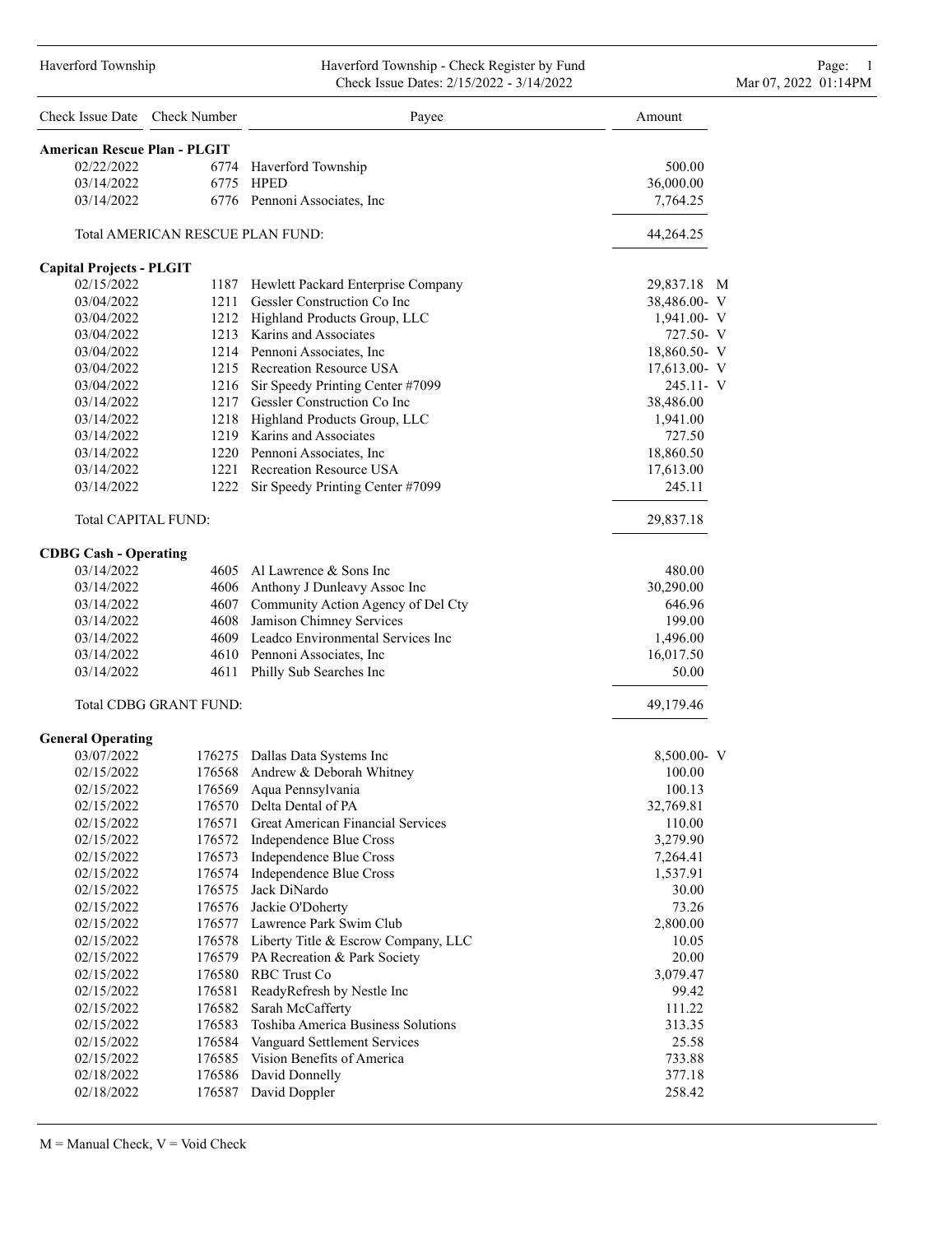# Haverford Township **Haverford Township - Check Register by Fund** Page: 2 Check Issue Dates: 2/15/2022 - 3/14/2022 Mar 07, 2022 01:14PM

| Check Issue Date Check Number |                  | Payee                                           | Amount          |
|-------------------------------|------------------|-------------------------------------------------|-----------------|
| 02/18/2022                    |                  | 176588 Joseph Celia                             | 324.47          |
| 02/18/2022                    |                  | 176589 Kevin Smith Sr                           | 200.79          |
| 02/18/2022                    |                  | 176590 Michael C Norman                         | 268.08          |
| 02/22/2022                    |                  | 176591 American Public Safety LLC               | 313.44          |
| 02/22/2022                    |                  | 176592 Amrock Inc. - Pennsylvania               | 155.78          |
| 02/22/2022                    |                  | 176593 Aqua Pennsylvania                        | 4,149.87        |
| 02/22/2022                    |                  | 176594 Brighthouse Financial                    | 4,976.50        |
| 02/22/2022                    |                  | 176595 Comcast                                  | 633.43          |
| 02/22/2022                    |                  | 176596 Comcast Business                         | 1,627.99        |
| 02/22/2022                    |                  | 176597 Del Co Assoc 1st Class Twp Commissioners | 1,000.00        |
| 02/22/2022                    |                  | 176598 Elaine Rinaldi                           | 30.45           |
| 02/22/2022                    |                  | 176599 Eleanor Travis                           | 161.95          |
| 02/22/2022                    |                  | 176600 Gloucester Cty Police Academy            | 100.00          |
| 02/22/2022                    |                  | 176601 Go Native Tree Farm                      | 435.98          |
| 02/22/2022                    |                  | 176602 Jackie O'Doherty                         | 10.00           |
| 02/22/2022                    |                  | 176603 Jake's Tree Service & Landscaping LLC    | 9,900.00        |
| 02/22/2022                    |                  | 176604 John Viola                               | 5,566.37        |
| 02/22/2022                    |                  | 176605 Joseph Hagan                             | 56.04           |
| 02/22/2022                    |                  | 176606 McDonald Uniform Co Inc                  | 937.58          |
| 02/22/2022                    |                  | 176607 PA DUI Association                       | 750.00          |
| 02/22/2022                    |                  | 176608 Peco Energy                              | 1,340.87        |
| 02/22/2022                    |                  | 176609 ReadyRefresh by Nestle Inc               | 206.84          |
| 02/22/2022                    |                  | 176610 Red Lion Hotel                           | 1,324.00        |
| 02/22/2022                    |                  | 176611 Rogers Mechanical Co                     | 75.00           |
| 02/22/2022                    |                  | 176612 Specialty Agency Solutions LLC           | 168.19          |
| 02/22/2022                    |                  | 176613 Toshiba America Business Solutions       | 16.34           |
| 02/22/2022                    |                  | 176614 Toshiba Financial Services               | 1,349.00        |
| 02/22/2022                    |                  | 176615 Trek Bicycle Ardmore                     | 275.56          |
| 02/22/2022                    |                  | 176616 Verizon                                  | 56.24           |
| 03/01/2022                    |                  | 176617 Aqua Pennsylvania                        | 797.31          |
| 03/01/2022                    |                  | 176618 Comcast                                  | 706.96          |
| 03/01/2022                    | 176619 DCTA      |                                                 | 10.00           |
| 03/01/2022                    |                  | 176620 Del Co Assoc 1st Class Twp Commissioners | 600.00          |
| 03/01/2022                    |                  | 176621 Fidelity Bank                            | 198.17          |
| 03/01/2022                    |                  | 176622 Haverford Township Free Library          | 75.00           |
| 03/01/2022                    |                  | 176623 John Harris                              | 570.00          |
| 03/01/2022                    |                  | 176624 Julien Denny                             | 50.02           |
| 03/01/2022                    |                  | 176625 Laura Cavender                           | 416.11          |
| 03/01/2022                    |                  | 176626 Life Fitness Corp                        | 8,937.48        |
| 03/01/2022                    | 176627           | Mortgage Connect LP                             | 609.56          |
| 03/01/2022                    |                  | 176628 North American Benefits Company          | 6,750.48        |
| 03/01/2022                    |                  | 176629 Petty Cash - Haverford Township          | 240.00          |
| 03/01/2022                    |                  | 176630 Postmaster<br>Raya Electric              | 3,142.02        |
| 03/01/2022<br>03/01/2022      | 176631<br>176632 | Toshiba Financial Service                       | 44.10<br>109.00 |
| 03/04/2022                    |                  | 176633 Christopher Baca                         | 202.73          |
| 03/04/2022                    |                  | 176634 Kevin Coyle                              | 269.02          |
| 03/08/2022                    | 176635           | 20/20 Settlement Services LLC                   | 135.30          |
| 03/08/2022                    | 176636           | Ashton & Shannon Eldredge                       | 3,256.51        |
| 03/08/2022                    |                  | 176637 AT & T Mobility                          | 5,733.48        |
| 03/08/2022                    | 176638           | AT & T Mobility                                 | 68.58           |
| 03/08/2022                    |                  | 176639 Comcast                                  | 913.43          |
| 03/08/2022                    |                  | 176640 Constellation NewEnergy Gas Division LLC | 4,267.15        |
| 03/08/2022                    |                  | 176641 Dallas Data Systems Inc                  | 8,500.00        |
| 03/08/2022                    |                  | 176642 Eugene Perachio                          | 72.00           |
| 03/08/2022                    | 176643           | <b>Great American Financial Services</b>        | 110.00          |
| 03/08/2022                    |                  | 176644 Karen Dunn                               | 18.00           |
|                               |                  |                                                 |                 |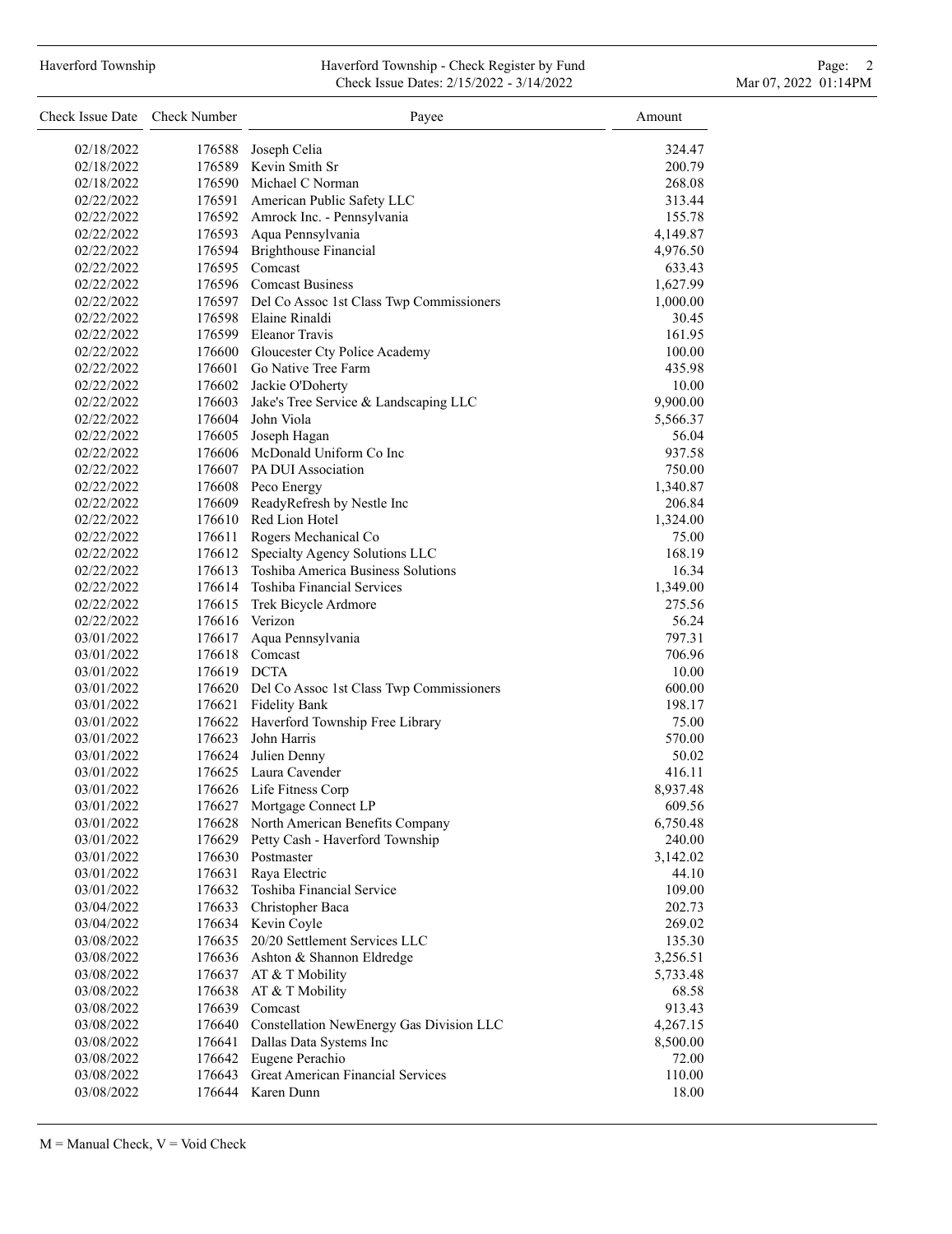### Haverford Township **Haverford Township - Check Register by Fund** Page: 3 and Page: 3 and Page: 3 and Page: 3 and Page: 3 and Page: 3 and Page: 3 and Page: 3 and Page: 3 and Page: 3 and Page: 3 and Page: 3 and Page: 3 and P Check Issue Dates: 2/15/2022 - 3/14/2022 Mar 07, 2022 01:14PM

| Check Issue Date Check Number |        | Payee                                        | Amount           |
|-------------------------------|--------|----------------------------------------------|------------------|
| 03/08/2022                    | 176645 | Military Tribute Banners.Com                 | 734.65           |
| 03/08/2022                    |        | 176646 Peco Energy                           | 63,740.53        |
| 03/08/2022                    |        | 176647 Petty Cash - Haverford Township       | 25.17            |
| 03/08/2022                    |        | 176648 Rafferty Painting & Powerwashing Inc. | 60.00            |
| 03/08/2022                    |        | 176649 Rebekah Anna Hewes                    | 500.00           |
| 03/08/2022                    |        | 176650 Sleepy Valley Holdings LLC            | 3,344.50         |
| 03/08/2022                    |        | 176651 Specialty Agency Solutions LLC        | 158.22           |
| 03/08/2022                    |        | 176652 Telesystem                            | 934.82           |
| 03/08/2022                    | 176653 | Toshiba America Business Solutions           | 434.09           |
| 03/08/2022                    | 176654 | Verizon                                      | 77.28            |
| 03/14/2022                    | 176655 | 21st Century Media-Philly Cluster            |                  |
|                               |        |                                              | 498.82           |
| 03/14/2022<br>03/14/2022      |        | 176656 911 Safety Equipment LLC              | 140.95<br>647.00 |
| 03/14/2022                    |        | 176657 95 Signs Inc<br>176658 Active911 Inc  | 98.00            |
|                               |        | 176659 Adrianne Cerceo-Leo                   |                  |
| 03/14/2022                    |        |                                              | 120.00           |
| 03/14/2022                    |        | 176660 Aidan McBrearty                       | 135.00           |
| 03/14/2022                    |        | 176661 A-Jon Construction Inc                | 649.00           |
| 03/14/2022                    |        | 176662 Alannah Binotto                       | 240.00           |
| 03/14/2022                    |        | 176663 Altec Industries Inc                  | 817.39           |
| 03/14/2022                    |        | 176664 American Asphalt Co., Inc             | 3,386.75         |
| 03/14/2022                    |        | 176665 American Biosoils & Compost LLC       | 4,705.20         |
| 03/14/2022                    |        | 176666 American Marketing Co., Inc           | 561.20           |
| 03/14/2022                    |        | 176667 American Public Safety LLC            | 197.90           |
| 03/14/2022                    |        | 176668 AMI Graphics, Inc                     | 765.55           |
| 03/14/2022                    |        | 176669 Anthony Lawson                        | 148.50           |
| 03/14/2022                    |        | 176670 Ardmore Tire Inc                      | 5,272.25         |
| 03/14/2022                    |        | 176671 Arifah S Muhammad                     | 288.00           |
| 03/14/2022                    |        | 176672 Arlene M. LaRosa, RPR                 | 952.50           |
| 03/14/2022                    |        | 176673 ASHI & 24-7 EMS Remittance            | 45.48            |
| 03/14/2022                    |        | 176674 Barbacane, Thornton & Co LLP          | 1,425.00         |
| 03/14/2022                    |        | 176675 Berrodin Parts Warehouse              | 894.41           |
| 03/14/2022                    |        | 176676 Beth Ann Rush                         | 710.00           |
| 03/14/2022                    |        | 176677 Better Business Products Inc          | 118.11           |
| 03/14/2022                    |        | 176678 BFI-King Of Prussia Recyclery         | 12,809.19        |
| 03/14/2022                    |        | 176679 Bill Miele                            | 536.00           |
| 03/14/2022                    |        | 176680 Bound Tree Medical LLC                | 1,531.10         |
| 03/14/2022                    |        | 176681 Brian Helgenberg                      | 288.00           |
| 03/14/2022                    |        | 176682 Brian Kearns                          | 616.00           |
| 03/14/2022                    |        | 176683 Brook Powell                          | 128.00           |
| 03/14/2022                    | 176684 | <b>BSN</b> Sports Inc                        | 648.36           |
| 03/14/2022                    | 176685 | Cassandra Hawks                              | 240.00           |
| 03/14/2022                    |        | 176686 Cassandra McNulty                     | 288.00           |
| 03/14/2022                    |        | 176687 Catherine M Kelly                     | 1,500.00         |
| 03/14/2022                    | 176688 | Charles A Higgins & Sons Inc                 | 563.16           |
| 03/14/2022                    | 176689 | Charles B Gans Plumbing                      | 194.00           |
| 03/14/2022                    | 176690 | Cherry Valley Tractor Sales                  | 103.22           |
| 03/14/2022                    |        | 176691 Clearnetwork Inc                      | 196.65           |
| 03/14/2022                    |        | 176692 CNS Cleaning Co Inc                   | 2,165.00         |
| 03/14/2022                    | 176693 | Colonial Electric Supply Company Inc         | 406.58           |
| 03/14/2022                    | 176694 | Connor Salvesen                              | 257.50           |
| 03/14/2022                    | 176695 | Corsemax Inc                                 | 1,100.00         |
| 03/14/2022                    |        | 176696 Courtney Tintera                      | 203.50           |
| 03/14/2022                    |        | 176697 Darren Stienstra                      | 750.00           |
| 03/14/2022                    |        | 176698 Dean S Boornazian                     | 456.00           |
| 03/14/2022                    |        | 176699 Deborah Saldana                       | 135.00           |
| 03/14/2022                    | 176700 | Delaware County Solid Waste Authority        | 176,396.20       |
| 03/14/2022                    |        | 176701 Delaware County Treasurer             | 11,708.38        |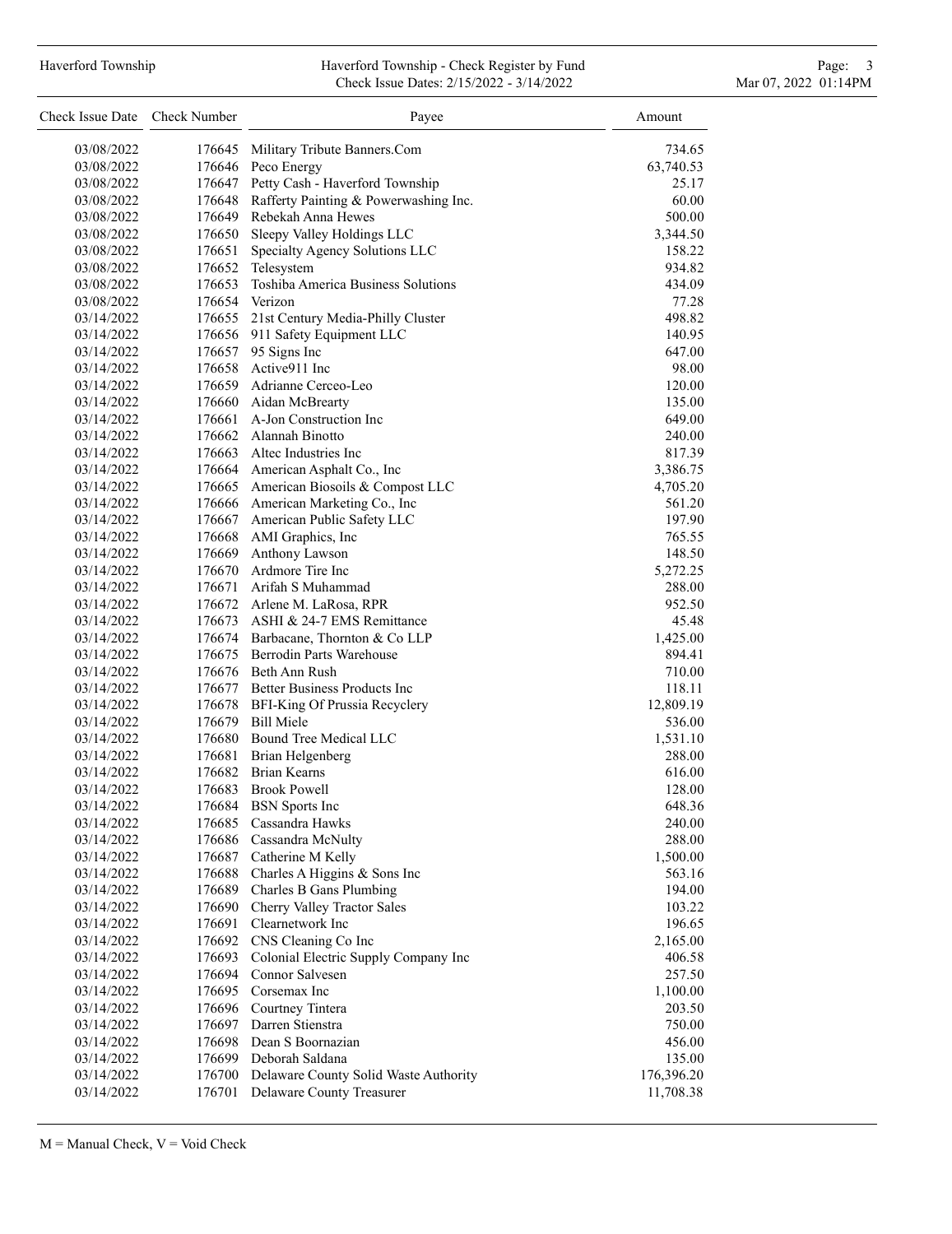#### Haverford Township **Haverford Township - Check Register by Fund** Page: 4 and Page: 4 Check Issue Dates: 2/15/2022 - 3/14/2022 Mar 07, 2022 01:14PM

| Check Issue Date Check Number |        | Payee                                          | Amount      |
|-------------------------------|--------|------------------------------------------------|-------------|
| 03/14/2022                    |        | 176702 Delaware Valley Turf                    | 173.00      |
| 03/14/2022                    |        | 176703 Del-Val International Trucks, Inc       | 2,351.57    |
| 03/14/2022                    |        | 176704 Devo & Associates LLC                   | 679.00      |
| 03/14/2022                    |        | 176705 Drugscan, Inc                           | 549.00      |
| 03/14/2022                    |        | 176706 Dustin C Wilf                           | 240.00      |
| 03/14/2022                    |        | 176707 Eagle Point Gun/T J Morris & Son        | 879.60      |
| 03/14/2022                    |        | 176708 Eagle Wireless Communications LLC       | 1,177.05    |
| 03/14/2022                    |        | 176709 Eastern Salt Company Inc                | 28,340.79   |
| 03/14/2022                    | 176710 | Eileen G Micklin                               | 280.00      |
| 03/14/2022                    |        | 176711 Elizabeth Luff                          | 140.00      |
| 03/14/2022                    |        | 176712 Emily R Denny                           | 103.13      |
| 03/14/2022                    |        | 176713 Enviro World Corp                       | 1,985.00    |
| 03/14/2022                    |        | 176714 Eric Burke                              | 192.00      |
| 03/14/2022                    |        | 176715 Erin P O'Brien                          | 50.00       |
| 03/14/2022                    |        | 176716 Ferguson & McCann Inc                   | 458.00      |
|                               |        |                                                |             |
| 03/14/2022<br>03/14/2022      | 176718 | 176717 Finnegan McPoyle<br>Fire Line Equipment | 40.00       |
|                               |        | Flamm Walton Heimbach                          | 2,465.00    |
| 03/14/2022                    | 176719 |                                                | 25.00       |
| 03/14/2022                    | 176720 | Foley Inc                                      | 522.21      |
| 03/14/2022                    | 176721 | Gabriella Lee                                  | 216.00      |
| 03/14/2022                    |        | 176722 Gail Stickney                           | 157.26      |
| 03/14/2022                    | 176723 | Gallagher Benefit Services Inc                 | 1,750.00    |
| 03/14/2022                    | 176724 | General Code                                   | 1,088.51    |
| 03/14/2022                    | 176725 | Glick Fire Equipment Co., Inc                  | 2,709.88    |
| 03/14/2022                    | 176726 | Grainger                                       | 881.88      |
| 03/14/2022                    |        | 176727 Guy's Auto Glass Service                | 1,410.00    |
| 03/14/2022                    |        | 176728 Haverford Girls Lacrosse Boosters       | 975.00      |
| 03/14/2022                    |        | 176729 Haverford Township Free Library         | 105, 107.52 |
| 03/14/2022                    | 176730 | Highlander Tree Service                        | 2,500.00    |
| 03/14/2022                    | 176731 | Hill Buick GMC                                 | 3,840.89    |
| 03/14/2022                    |        | 176732 Hilltop Distributors Co                 | 831.70      |
| 03/14/2022                    |        | 176733 Hockeytown 19083 LLC                    | 175.00      |
| 03/14/2022                    |        | 176734 Holsten Associates PC                   | 294.00      |
| 03/14/2022                    |        | 176735 Hondru Ford Inc                         | 150,325.00  |
| 03/14/2022                    |        | 176736 Hour Glass Cleaners, Inc                | 433.40      |
| 03/14/2022                    |        | 176737 Igor Yaroshenko                         | 434.67      |
| 03/14/2022                    | 176738 | Imperial Supplies LLC                          | 461.11      |
| 03/14/2022                    | 176739 | International Code Council Inc                 | 731.85      |
| 03/14/2022                    | 176740 | Ivens-Bronstein Veterinary Hospital Inc        | 388.00      |
| 03/14/2022                    | 176741 | Ivori Campbell                                 | 60.00       |
| 03/14/2022                    | 176742 | Jack Bullock                                   | 25.00       |
| 03/14/2022                    | 176743 | Jacob Low Hardware                             | 157.35      |
| 03/14/2022                    | 176744 | Jake Ritter                                    | 408.00      |
| 03/14/2022                    | 176745 | James Keenan                                   | 464.00      |
| 03/14/2022                    | 176746 | Jared S. Caldwell                              | 378.00      |
| 03/14/2022                    | 176747 | Jean M Vetter                                  | 280.00      |
| 03/14/2022                    | 176748 | Jill Cosgrove                                  | 288.00      |
| 03/14/2022                    | 176749 | Joe & Bud's Towing Service                     | 400.00      |
| 03/14/2022                    | 176750 | Jonathan D Moyer                               | 720.00      |
| 03/14/2022                    | 176751 | Joseph Fazzio Inc                              | 5,977.99    |
| 03/14/2022                    | 176752 | JPS Equipment Co., Inc                         | 5,102.00    |
| 03/14/2022                    | 176753 | Justin Salvesen                                | 50.00       |
| 03/14/2022                    | 176754 | Kaitlyn Berg                                   | 180.00      |
| 03/14/2022                    | 176755 | Karen Boornazian                               | 288.00      |
| 03/14/2022                    | 176756 | Keystone Municipal Services, Inc               | 9,675.00    |
| 03/14/2022                    | 176757 | Kilkenny Law, LLC                              | 5,095.00    |
| 03/14/2022                    | 176758 | Kristin Caparra                                | 72.00       |
|                               |        |                                                |             |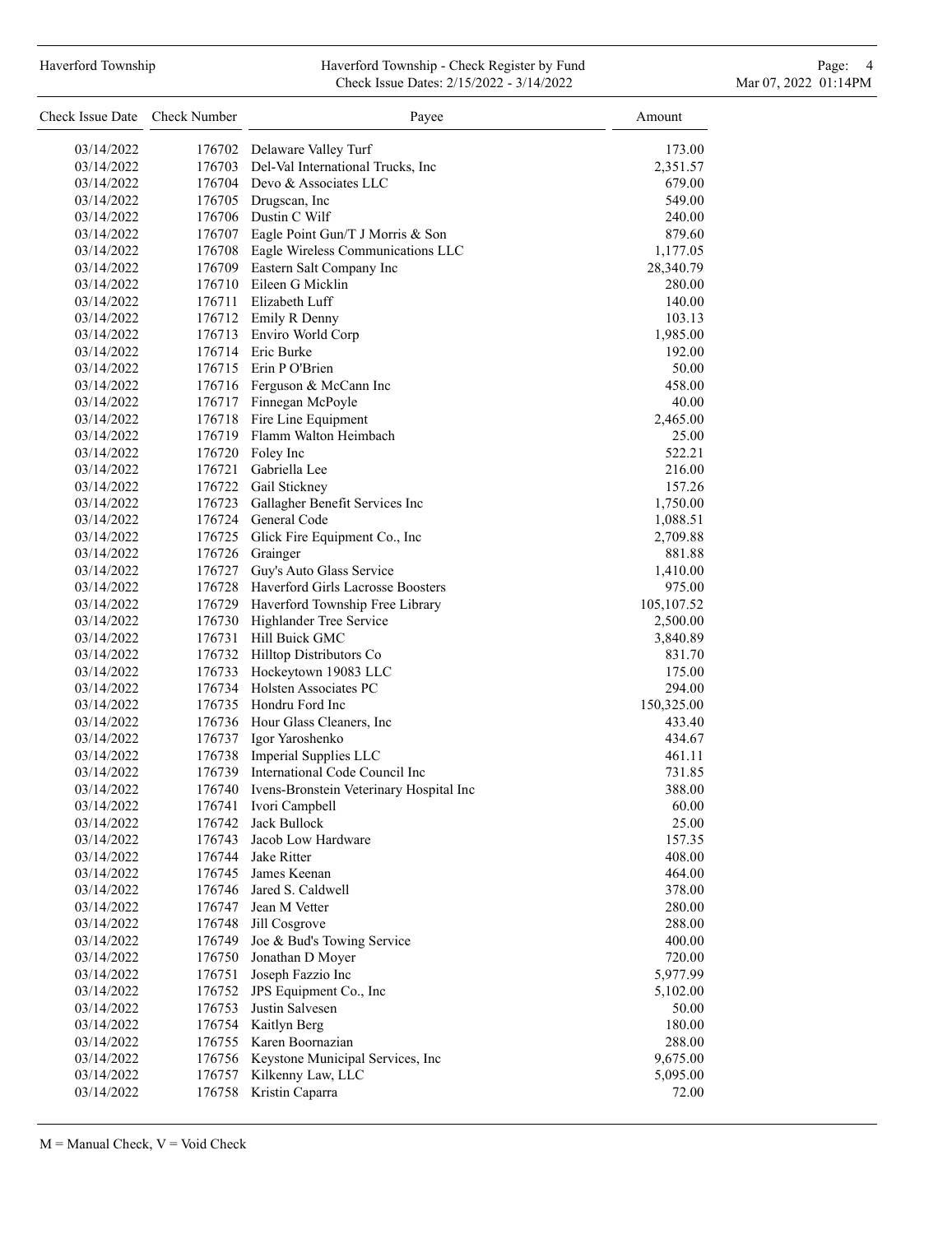## Haverford Township **Haverford Township - Check Register by Fund** Page: 5 and Page: 5 and Page: 5 and Page: 5 and Page: 5 and Page: 5 and Page: 5 and Page: 5 and Page: 5 and Page: 5 and Page: 5 and Page: 5 and Page: 5 and P Check Issue Dates: 2/15/2022 - 3/14/2022 Mar 07, 2022 01:14PM

| Check Issue Date Check Number |                  | Payee                                          | Amount            |
|-------------------------------|------------------|------------------------------------------------|-------------------|
| 03/14/2022                    |                  | 176759 Liberty Coca-Cola Beverages LLC         | 1,147.20          |
| 03/14/2022                    |                  | 176760 Linde Gas & Equipment Inc               | 350.97            |
| 03/14/2022                    |                  | 176761 Lisa A Drake                            | 120.00            |
| 03/14/2022                    |                  | 176762 Manoa Cleaners, Inc.                    | 1,532.40          |
| 03/14/2022                    |                  | 176763 Marple Township Police Department       | 781.80            |
| 03/14/2022                    |                  | 176764 Mary McCallister                        | 288.00            |
| 03/14/2022                    |                  | 176765 Matthew Conboy                          | 416.00            |
| 03/14/2022                    |                  | 176766 Matthew Donnelly                        | 128.00            |
| 03/14/2022                    |                  | 176767 Matthew P Klein                         | 25.00             |
| 03/14/2022                    |                  | 176768 McCarthy and Company, LLC               | 250.00            |
| 03/14/2022                    | 176769           | McLenaghan Wholesale Tires Inc                 | 872.00            |
| 03/14/2022                    |                  | 176770 McNichol, Byrne, & Matlawski, PC        | 2,334.75          |
| 03/14/2022                    | 176771           | Michael A Bowens II                            | 256.00            |
| 03/14/2022                    |                  | 176772 Michael T DePietro                      | 64.00             |
| 03/14/2022                    |                  | 176773 Michele Pelipesky                       | 200.00            |
| 03/14/2022                    |                  | 176774 Mike DePrince                           | 192.00            |
| 03/14/2022                    |                  | 176775 MLH Occupational & Travel Health        | 3,596.00          |
| 03/14/2022                    |                  | 176776 Modern Group LTD                        | 5,775.91          |
| 03/14/2022                    | 176777           | <b>NAPWDA</b>                                  | 50.00             |
| 03/14/2022                    |                  | 176778 Nathan Scott                            | 269.50            |
| 03/14/2022                    |                  | 176779 New Enterprise Stone & Lime Co Inc      | 961.36            |
| 03/14/2022                    |                  | 176780 Newtown Police Department               | 410.00            |
| 03/14/2022                    | 176781           | Nicholas Papatsiaras                           | 64.00             |
| 03/14/2022                    |                  | 176782 Nicholas Vitale                         | 250.00            |
| 03/14/2022                    |                  | 176783 Nuss Printing Inc                       | 1,021.00          |
| 03/14/2022                    |                  | 176784 NVB Playgrounds d/b/a/                  | 6,290.01          |
| 03/14/2022                    |                  | 176785 Office Basics, Inc.                     | 1,724.06          |
| 03/14/2022                    |                  | 176786 Olivia DePietro                         | 60.00             |
| 03/14/2022                    |                  | 176787 PA Chiefs of Police Association         | 450.00            |
| 03/14/2022                    |                  | 176788 PA DUI Association                      | 35.00             |
| 03/14/2022                    |                  | 176789 PA Recreation & Park Society            | 15.00             |
| 03/14/2022                    |                  | 176790 Pacifico Marple Ford                    | 1,139.13          |
| 03/14/2022                    | 176791           | Papco, Inc.                                    | 29,422.77         |
| 03/14/2022                    |                  | 176792 Patrick Cloran                          | 632.00            |
| 03/14/2022                    |                  | 176793 Patrick Gallagher                       | 160.00            |
| 03/14/2022                    |                  | 176794 Patrick Greely                          | 448.00            |
| 03/14/2022                    | 176795           | Patrick Lacey                                  | 160.00            |
| 03/14/2022                    |                  | 176796 Pennoni Associates, Inc                 | 3,056.50          |
| 03/14/2022                    | 176797           | PeopleGuru Inc                                 | 1,128.11          |
| 03/14/2022                    | 176798           | Peter J. Kirlin                                | 312.00            |
| 03/14/2022                    | 176799           | PetroChoice                                    | 7,916.50          |
| 03/14/2022                    |                  | 176800 Petroleum Traders Corp                  | 1,122.62          |
| 03/14/2022                    |                  | 176801 PetSmart #1804                          | 231.44            |
| 03/14/2022                    |                  | 176802 Pi-Chi Yang                             | 120.00            |
| 03/14/2022                    | 176803           | <b>PNOA</b>                                    | 100.00            |
| 03/14/2022                    |                  | 176804 Police Chiefs Assoc. of Southeastern Pa | 75.00             |
| 03/14/2022                    |                  | 176805 Port A Bowl Restroom Co Corp            | 180.00            |
| 03/14/2022                    |                  | 176806 R J Power Equipment Co Inc              | 451.00            |
| 03/14/2022                    | 176807<br>176808 | Rachel Wang<br>Radio Maintenance Inc           | 15.00<br>5,547.79 |
| 03/14/2022<br>03/14/2022      | 176809           | Radnor Township Police Department              | 666.26            |
| 03/14/2022                    | 176810           | Raymond D Massi                                | 472.00            |
| 03/14/2022                    | 176811           | Roupas Enterprises Inc                         | 1,299.00          |
| 03/14/2022                    | 176812           | Rudy Fabry                                     | 64.00             |
| 03/14/2022                    | 176813           | Russ Witherby                                  | 144.00            |
| 03/14/2022                    | 176814           | Sandi Kirschner                                | 120.00            |
| 03/14/2022                    | 176815           | Sandy McGuire                                  | 420.00            |
|                               |                  |                                                |                   |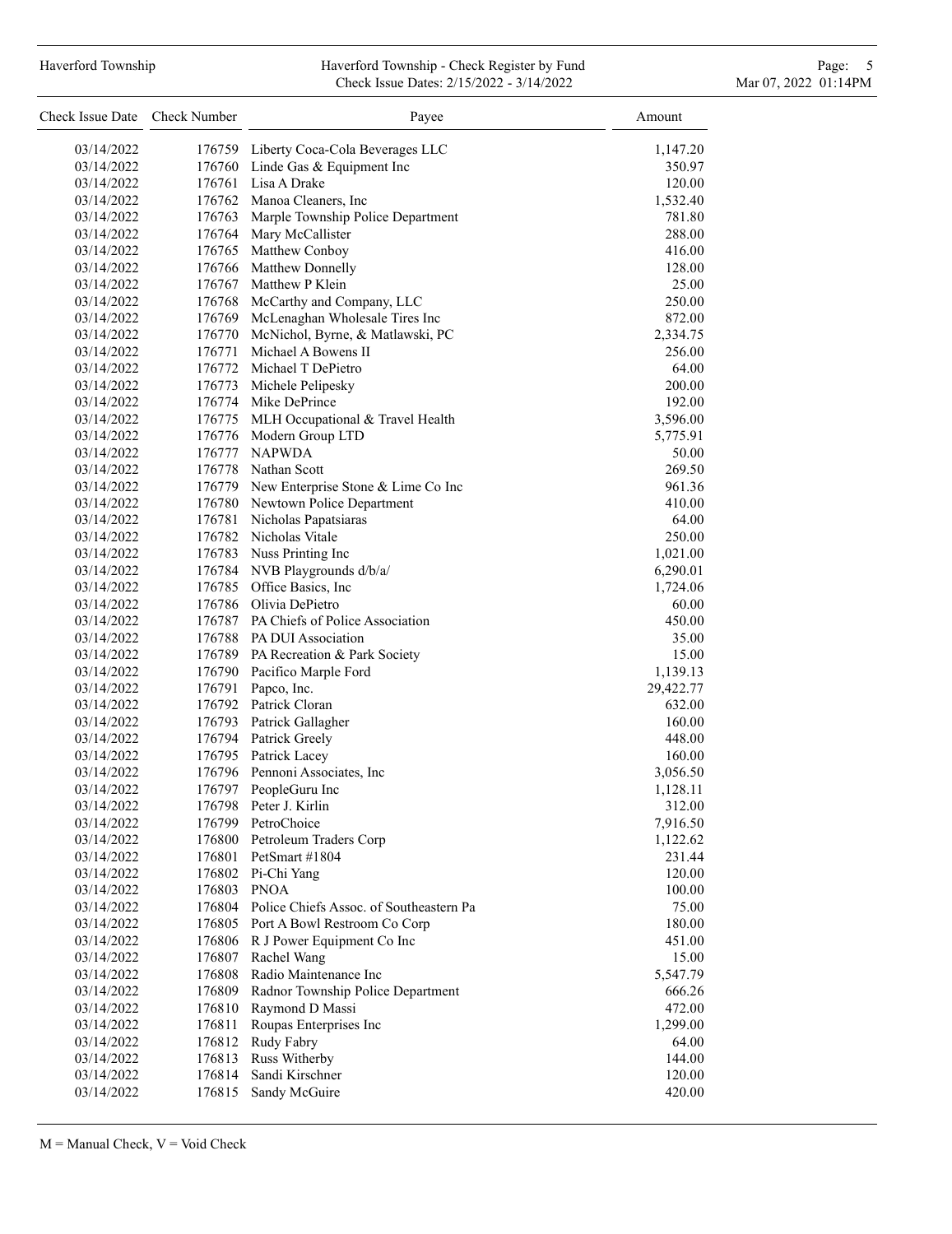# Haverford Township **Haverford Township - Check Register by Fund** Page: 6 Australian Page: 6 Australian Page: 6 Au Check Issue Dates: 2/15/2022 - 3/14/2022 Mar 07, 2022 01:14PM

| Check Issue Date Check Number   |                     | Payee                                                      | Amount          |
|---------------------------------|---------------------|------------------------------------------------------------|-----------------|
| 03/14/2022                      |                     | 176816 School District of Haverford Township               | 10,708.01       |
| 03/14/2022                      |                     | 176817 Sean Devinney                                       | 256.00          |
| 03/14/2022                      |                     | 176818 Sharon Smith                                        | 120.00          |
| 03/14/2022                      |                     | 176819 Sherwin-Williams                                    | 2,118.15        |
| 03/14/2022                      |                     | 176820 Signal Service, Inc                                 | 23,632.20       |
| 03/14/2022                      |                     | 176821 Sinclair Exterminating Inc                          | 195.00          |
| 03/14/2022                      |                     | 176822 Sirchie Acquisition Company, LLC                    | 219.00          |
| 03/14/2022                      |                     | 176823 Southeastern Sanitary Supply                        | 595.13          |
| 03/14/2022                      |                     | 176824 Spike's Trophies Limited                            | 91.00           |
| 03/14/2022                      |                     | 176825 Springfield Township Police Department              | 3,474.80        |
| 03/14/2022                      | 176826              | Stephanie Turnbull                                         | 288.00          |
| 03/14/2022                      | 176827              | Stephen Perpiglia                                          | 384.00          |
| 03/14/2022                      |                     | 176828 Superior Alarm Systems Inc                          | 420.00          |
| 03/14/2022                      |                     | 176829 Suppression Systems, Inc                            | 1,360.00        |
| 03/14/2022                      |                     | 176830 Suzanne Barr                                        | 80.00           |
| 03/14/2022                      |                     | 176831 T. Frank McCall's, Inc                              | 1,352.89        |
| 03/14/2022                      |                     | 176832 Tarquini and Sons Paving Co. Inc                    | 2,500.00        |
| 03/14/2022                      |                     | 176833 Thomas Perpiglia                                    | 256.00          |
| 03/14/2022                      |                     | 176834 Thomson Reuters-West                                | 263.96          |
| 03/14/2022                      |                     | 176835 Timothy Moleski                                     | 3,650.00        |
| 03/14/2022                      |                     | 176836 Triple R Truck Parts                                | 423.39          |
| 03/14/2022                      |                     | 176837 Tri-State/Ace Knife Grinding Corp                   | 42.00           |
| 03/14/2022                      |                     | 176838 TruckPro LLC Corp                                   | 3,287.29        |
| 03/14/2022                      |                     | 176839 Tustin Mechanical Services LLC                      | 4,920.00        |
| 03/14/2022                      |                     | 176840 U S Municipal Inc                                   | 1,171.54        |
| 03/14/2022                      |                     | 176841 United Inspection Aqency, Inc                       | 225.00          |
| 03/14/2022                      |                     | 176842 Vicki Helgenberg                                    | 288.00          |
| 03/14/2022                      |                     | 176843 Vince Reilly                                        | 64.00           |
| 03/14/2022                      |                     | 176844 WatchGuard Video                                    | 700.00          |
| 03/14/2022                      |                     | 176845 Weights & Measures County of Delaware               | 1,000.00        |
| 03/14/2022                      |                     | 176846 Western Berks Ambulance Assoc                       | 580.00          |
| 03/14/2022                      |                     | 176847 Whitmoyer Chevrolet-Buick Inc                       | 166,000.00      |
| 03/14/2022<br>03/14/2022        |                     | 176848 William McClatchy<br>176849 Yearsley's Service, Ltd | 400.00<br>36.00 |
| 03/14/2022                      |                     | 176850 Zeager Bros., Inc                                   |                 |
| <b>Investment - PLGIT</b>       |                     |                                                            | 7,791.90        |
| 02/22/2022                      | 227                 | Express Scripts Inc                                        | 42,257.28 M     |
| 03/01/2022                      |                     | 229 Express Scripts Inc                                    | 26,769.08 M     |
| 03/07/2022                      | 231                 | Express Scripts Inc                                        | 833.64 M        |
| 03/07/2022                      |                     | 232 Express Scripts Inc                                    | 18,826.48 M     |
|                                 | Total GENERAL FUND: |                                                            | 1,191,748.45    |
| <b>Investment - Sewer PLGIT</b> |                     |                                                            |                 |
| 02/22/2022                      |                     | 228 Express Scripts Inc                                    | 75.65 M         |
| 03/01/2022                      | 230                 | Express Scripts Inc                                        | 4,359.46 M      |
| 03/07/2022                      | 233                 | Express Scripts Inc                                        | 7.96 M          |
| <b>Sewer Cash - Operating</b>   |                     |                                                            |                 |
| 02/15/2022                      | 19021               | Delta Dental of PA                                         | 1,313.00        |
| 02/22/2022                      | 19022               | Upper Darby Township Municipal Building                    | 1,447.32        |
| 03/01/2022                      |                     | 19023 North American Benefits Company                      | 152.56          |
| 03/08/2022                      |                     | 19024 AT & T Mobility                                      | 80.11           |
| 03/14/2022                      |                     | 19025 Berrodin Parts Warehouse                             | 109.19          |
| 03/14/2022                      |                     | 19026 Cawley Environmental Services Inc                    | 1,095.00        |
| 03/14/2022                      |                     | 19027 Kilkenny Law, LLC                                    | 135.00          |
| 03/14/2022                      | 19028               | McNichol, Byrne, & Matlawski, PC                           | 129.75          |
| 03/14/2022                      | 19029               | Papco, Inc.                                                | 3,078.87        |